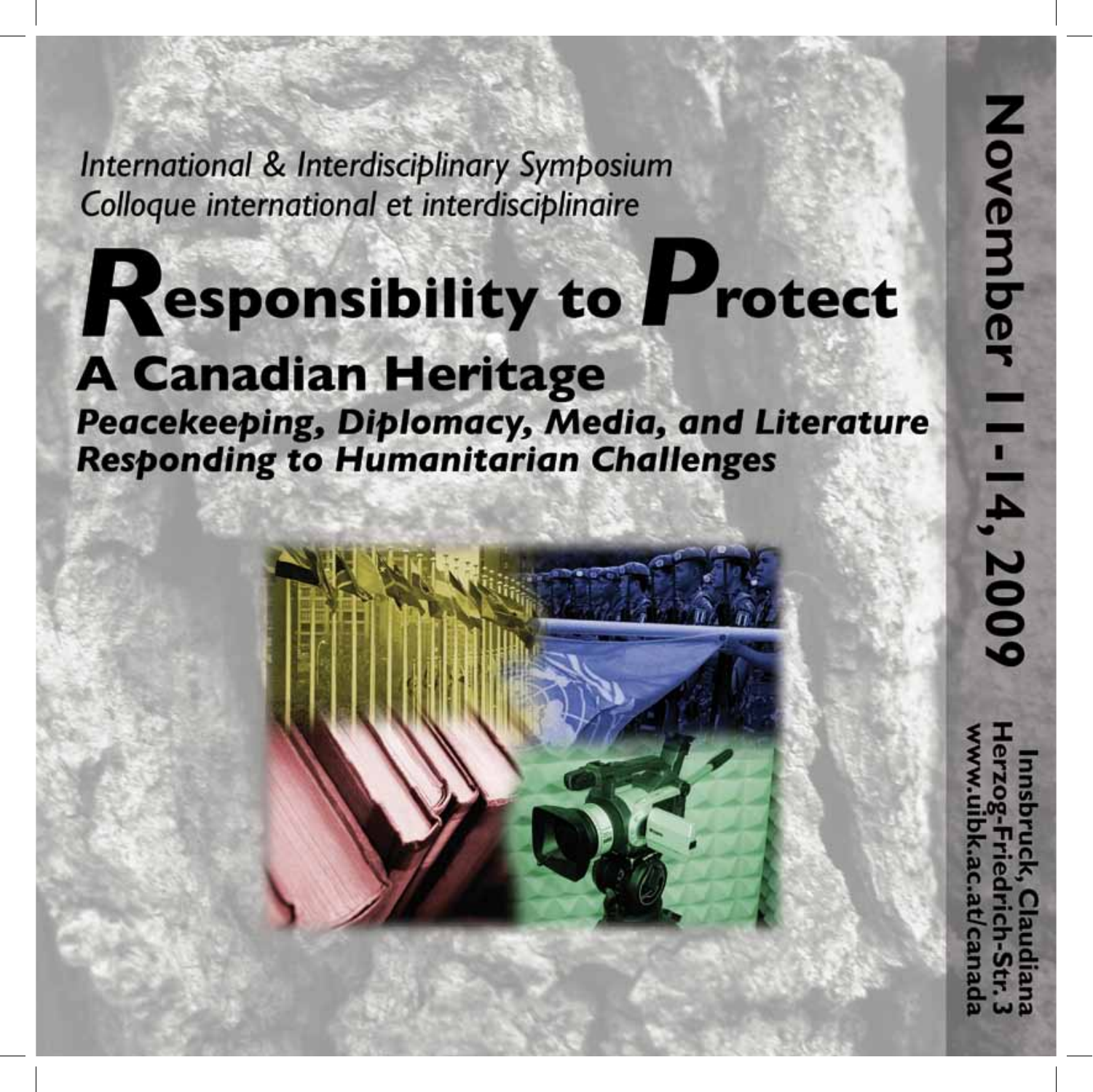#### The Event • L'événement

"Responsibility to Protect", a Canadian invention, is intended to successfully counteract the international community's powerlessness and failure to act in the face of crises and humanitarian catastrophes. Originally established in peacekeeping, R2P also involves other areas of operation such as diplomacy, media, and literature, whose specific contributions can be defined as "need to debate" (diplomacy), "necessity to inform" (media), and "courage to transcend" (literature). A separate section will be dedicated to each of these four fields.

« Responsabilité de protéger », une invention canadienne, est la tentative de combattre l'impuissance et la passivité de la communauté internationale en cas de crises et de catastrophes humanitaires. Le projet R2P, qui se réfère, à l'origine, au peacekeeping, fait également appel à d'autres domaines comme la diplomatie, les médias et la littérature. Leurs contributions respectives se conçoivent comme « nécessité de négocier » (diplomatie), « obligation d'informer » (médias) et « courage de dépasser » (littérature). Une section sera consacrée à chacun de ces quatre domaines.

#### Conference Venue • Lieu du colloque

UNIVERSITY OF INNSBRUCK • UNIVERSITÉ D'INNSBRUCK Claudiana, Herzog-Friedrich-Str. 3 (Old Town • Vieille ville)

OPENING CEREMONY • CÉRÉMONIE D'OUVERTURE: Claudiasaal, Claudiana

#### Conference Languages • Langues du colloque

ENGLISH • FRANÇAIS All presentations in French will be translated into English. Les interventions en français seront traduites en anglais.

#### Registration • Inscription

CANADIAN STUDIES CENTRE • CENTRE D'ÉTUDES CANADIENNES Claudiana, Herzog-Friedrich-Str. 3 (Old Town • Vieille ville)

> Wednesday • Mercredi from / à partir de 14.00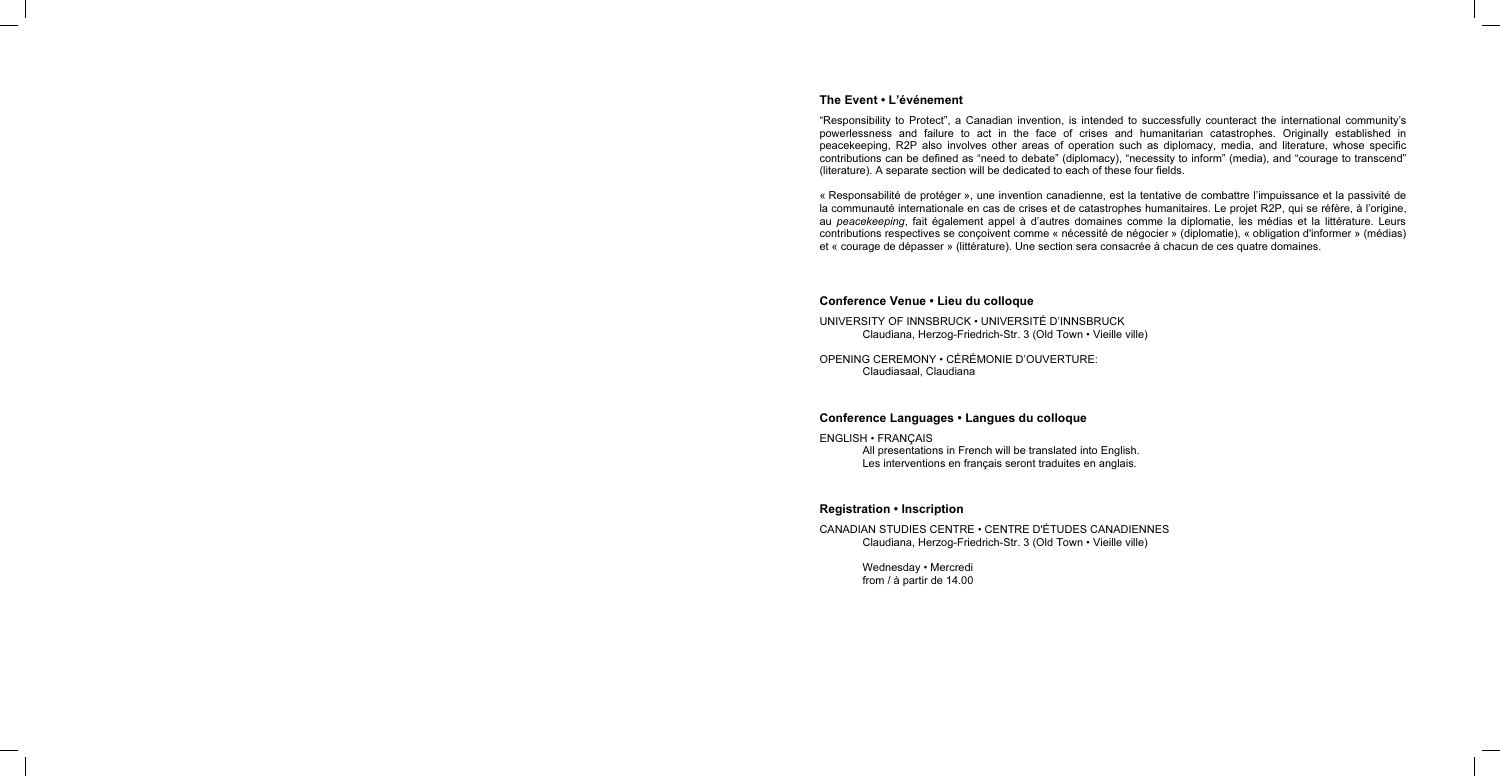## Wednesday • Mercredi 11/11/2009



Photo: Claudiana, Herzog-Friedrich-Str. 3

## Claudiana – Claudiasaal

- 18.00 CONFERENCE OPENING OUVERTURE ET CONFÉRENCE
- 18.30 CONFERENCE KEYNOTE

 Ramesh Thakur (Balsillie School of International Affairs Waterloo) "The Responsibility to Protect: Yesterday, Today, and Tomorrow"

20.00 BUFFET

**Peace 1 Responsibility to Protect** 



).<br>3): Counterinsurgency Warfare as Peacemaking. A Conflict of

Forces) Aanagement Operations – Just a Theory?"

| <b>Section I:</b> | <b>Peacekeeping - Responsibility to Protect</b><br>Peacekeeping - responsabilité de protéger                                                 |
|-------------------|----------------------------------------------------------------------------------------------------------------------------------------------|
|                   | <b>CHAIR • MODÉRATION</b><br>Thomas Spielbüchler (Africa Focus)                                                                              |
| 9.00              | <b>KEYNOTE</b><br>James Arbuckle (Former Officer of the Canadian Army)<br>"R2P vs. Domestic Jurisdiction: The Last Refuge of Scoundrels"     |
| 10.00             | <b>BREAK • PAUSE</b>                                                                                                                         |
| 10.15             | <b>PRESENTATIONS • PRÉSENTATIONS</b>                                                                                                         |
|                   | Erwin Schmidl (Austrian Federal Ministry of Defence and Sports)<br>"Reinventing the Wheel? Peace Operations in the 21 <sup>st</sup> Century" |
|                   | George Melnyk (University of Calgary)<br>"Canada in Afghanistan (2001-2009): Counterinsurgency Warfa<br>Terms"                               |
| 11.15             | <b>BREAK • PAUSE</b>                                                                                                                         |
| 11.30             | <b>PRESENTATIONS • PRÉSENTATIONS</b>                                                                                                         |
|                   | <b>Thomas Starlinger (Austrian Armed Forces)</b><br>"Comprehensive Approach in Crisis Management Operations - Jus                            |
|                   | Deborah Goodwin (Royal Military Academy Sandhurst)<br>"The Modern Soldier-Diplomat: The Complications and the Craft"                         |
| 12.30             | LUNCH BREAK . PAUSE DE MIDI                                                                                                                  |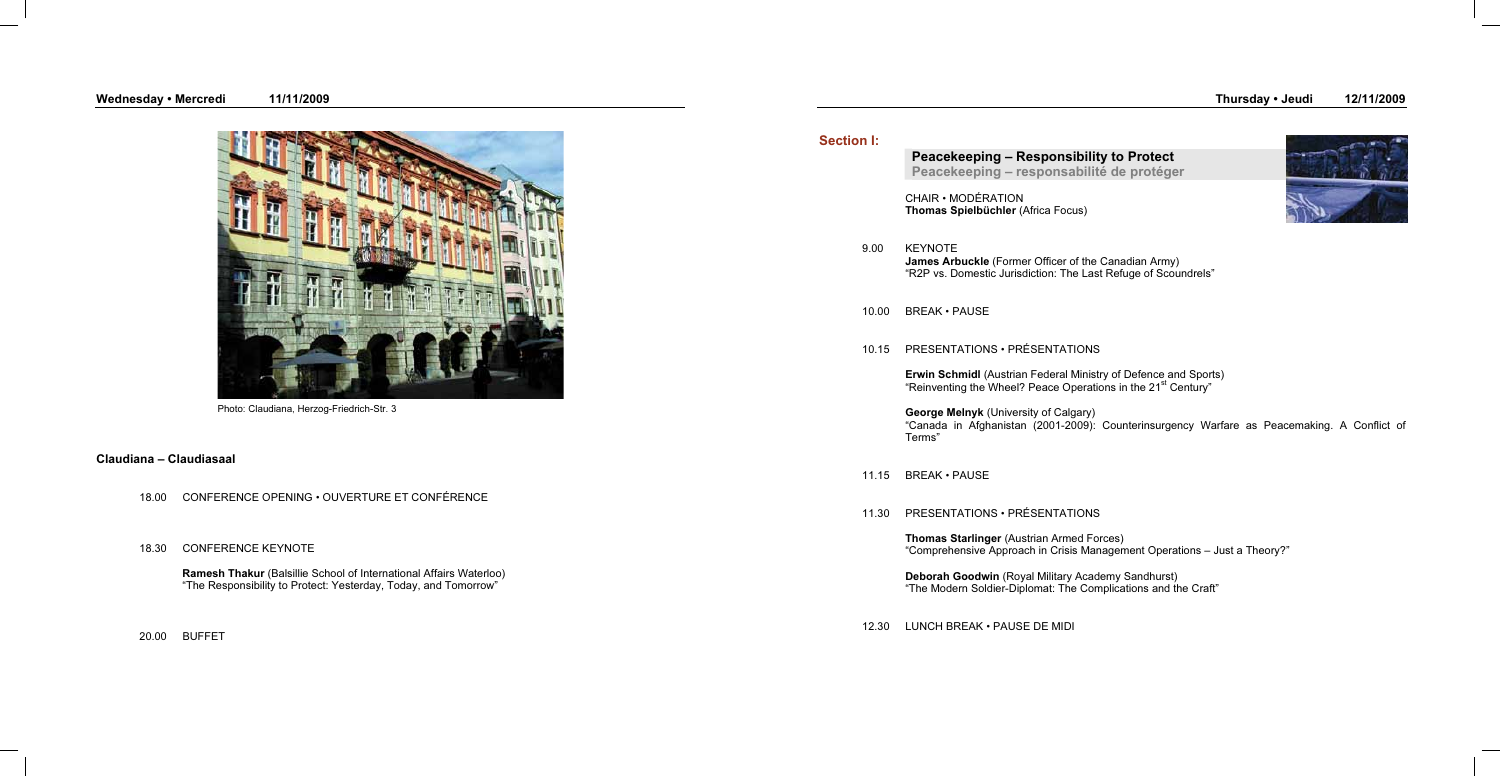## Thursday • Jeudi 12/11/2009

| <b>Section II:</b> |                                                                                                                                                         |  | <b>Section III:</b> |                                                                                                                                                                         |
|--------------------|---------------------------------------------------------------------------------------------------------------------------------------------------------|--|---------------------|-------------------------------------------------------------------------------------------------------------------------------------------------------------------------|
|                    | <b>Diplomacy - Need to Debate</b><br>Diplomatie - nécessité de négocier                                                                                 |  |                     | Literature - Courage to Transcend<br>Littérature - courage de dépasser                                                                                                  |
|                    | CHAIR • MODÉRATION<br>Erwin Schmidl (Austrian Federal Ministry of Defence and Sports)                                                                   |  |                     | <b>CHAIR • MODÉRATION</b><br><b>Ursula Moser (Canadian Studies Centre)</b>                                                                                              |
| 14.30              | <b>KEYNOTE</b><br>Jean-François Thibault (Université de Moncton)<br>"La responsabilité de protéger et la dette de la communauté internationale"         |  | 9.00                | <b>KEYNOTE</b><br>Hans-Jürgen Lüsebrink (Saarland University)<br>"Fictionaliser la responsabilité civique - approches thé                                               |
| 15.30              | BREAK • PAUSE                                                                                                                                           |  |                     | transculturelles"                                                                                                                                                       |
| 15.45              | <b>PRESENTATIONS · PRÉSENTATIONS</b>                                                                                                                    |  | 10.00               | <b>BREAK • PAUSE</b>                                                                                                                                                    |
|                    | <b>Gregory Weeks (Webster University Vienna)</b><br>"W2I: The Will to Intervene. Political Discussions of Genocide and Other Mass Crimes and the Future |  | 10.15               | <b>PRESENTATIONS • PRÉSENTATIONS</b>                                                                                                                                    |
|                    | of R2P"<br>Matthew Brubacher (UN - MONUC)<br>"The Situation in Eastern Congo: Difficulties of Putting R2P into Practice"                                |  |                     | Maria-Benedita Basto (EHESS Paris)<br>"La politique de la littérature ou des lettres pour transformer:<br>subversion des identités politiques en Afrique subsaharienne" |
|                    | Maria-Cristina Rosas (National Autonomous University of Mexico)<br>"Mexico's Diplomacy and the Responsibility to Protect"                               |  |                     | Piet Defraeye (University of Alberta)<br>"Twice at Peril: Genocide and its Fictionalization"                                                                            |
| 17.15              | BREAK • PAUSE                                                                                                                                           |  | 11.15               | BREAK • PAUSE                                                                                                                                                           |
| 17.30              | <b>PRESENTATIONS · PRÉSENTATIONS</b>                                                                                                                    |  | 11.30               | <b>PRESENTATIONS • PRÉSENTATIONS</b>                                                                                                                                    |
|                    | Noemi Gal-Or (Kwantlen Polytechnic University)<br>"The Responsibility to Protect (R2P): Do the Good Intentions Pave the Road to Hell or to Heaven?"     |  |                     | Charles K. Djungu-Simba (Université d'Anvers)<br>"Impact des cultures littéraires locales dans le processus de<br>Grands Lacs d'Afrique (Burundi, RDCongo, Rwanda)"     |
|                    | Franz Eder (University of Innsbruck)<br>"Spirits that I've cited, My Commands now ignore'. R2P and International Society"                               |  |                     | Yves Chemla (Académie de Créteil)<br>"Haïti, de la mise en scène littéraire à la déconstruction des pa                                                                  |
| 19.30              | RECEPTION · RÉCEPTION                                                                                                                                   |  | 13.00               | LUNCH BREAK . PAUSE DE MIDI                                                                                                                                             |

## Friday • Vendredi 13/11/2009



 $\overline{\phantom{a}}$ 

 $\overline{\phantom{a}}$ 

niversity) que – approches théoriques, défis interculturels, écritures

"La politique de la littérature ou des lettres pour transformer: production de savoirs démocratiques et

"Impact des cultures littéraires locales dans le processus de résolution des conflits dans la région des

la déconstruction des paradigmes"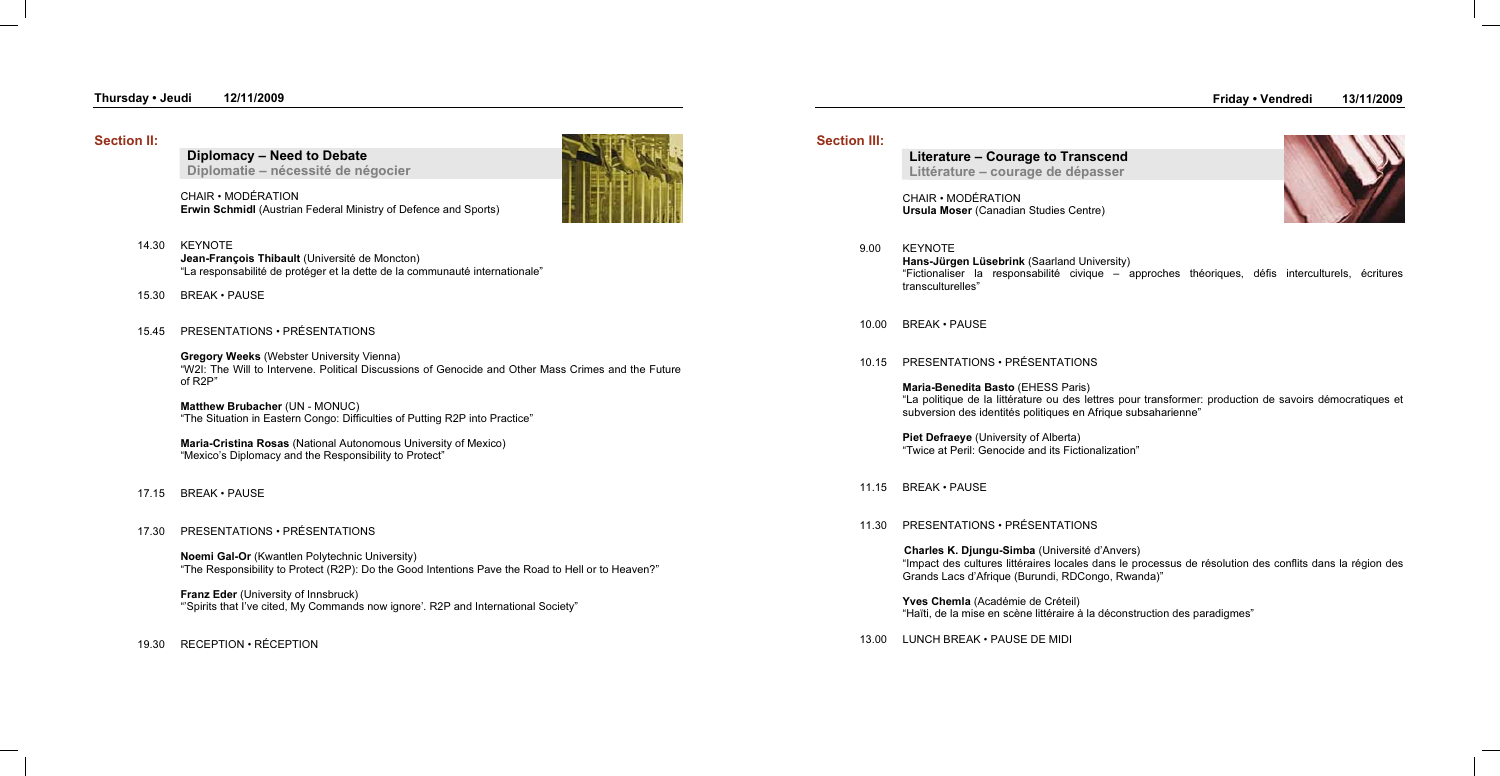#### Friday • Vendredi 13/11/2009

#### Section IV:

Media – Necessity to Inform Médias – obligation d'informer

 CHAIR • MODÉRATION Hans-Jürgen Lüsebrink (Saarland University)

- 14.30 KEYNOTE Keith Spicer (author and journalist) "The Media – Makers of War and Peace?"
- 15.30 BREAK PAUSE
- 15.45 PRESENTATIONS PRÉSENTATIONS

 Susanne Kirchhoff (University of Salzburg) "Whose Truth? Framing Processes in War Reporting"

 Ingrid Lehmann (former UN) "Information Power in Humanitarian Crises and Peacekeeping Missions"

- 16.45 BREAK PAUSE
- 17.00 PRESENTATIONS PRÉSENTATIONS

 Julia Raabe (Der Standard) "The CNN Factor – How Media Hunt for High Ratings"

 Margit Maximilian (Austrian Broadcasting Corporation - ORF) "Responsibility of the Media – We Protect – But Only Us"

- 18.00 FINAL STATEMENTS RÉSUMÉ
- 19.30 CONFERENCE DINNER DÎNER



## Saturday • Samedi 14/11/2009

de Montréal)

on et Territoires occupés de Christiane Frenette: le courage et l monde"

niversity of Klagenfurt) trian Media Representations on Asylum Seekers and the

e': Guilt and Victimhood in Uwem Akpan's My Parents' Bedroom"

Case of Darfur: A Concept of Failure?"

ternational Affairs Waterloo) iting as an Act of Agency, Resistance and Empowerment for

Vienna) .<br>nent to Human Security in Afghanistan and Sudan"

nflict Management with Special Reference to the Darfur Region"



## Graduate Students Forum Forum des jeunes chercheurs

| 9.00  | <b>PRESENTATIONS • PRÉSENTATIONS</b>                                                                                                |
|-------|-------------------------------------------------------------------------------------------------------------------------------------|
|       | Nicoletta Dolce (CRILCQ - Université de N<br>"Le hublot des heures d'Hélène Dorion et<br>l'aporie de témoigner dans les rues du mon |
|       | Daniela Gronold - Isabella Terkl (Universi<br>"Who is Seeking Protection? Austrian<br>Responsibility of Journalism"                 |
|       | Nathan Hauthaler (University of Graz)<br>"R2P v. Humanitarian Intervention in 2009"                                                 |
|       | <b>Adrian Knapp</b> (University of Innsbruck)<br>"Using doom and horror to reaffirm life': Gu                                       |
| 11.00 | <b>BREAK • PAUSE</b>                                                                                                                |
| 11.30 | <b>PRESENTATIONS • PRÉSENTATIONS</b>                                                                                                |
|       | <b>Johannes Langer</b> (University of Vienna)<br>"The Responsibility to Protect and the Case                                        |
|       | Branka Marijan (Balsillie School of Internat<br>"The Importance of Storytelling: Writing a<br>Refugees"                             |
|       | <b>Allison Snowden (Webster University Vien</b><br>"Walking the Talk: Canada's Commitment to                                        |
|       | Beate Wegscheider (University of Vienna)<br>"An Analysis of the United Nations Conflict I                                           |
| 13.30 | CONFERENCE LUNCH . DÉJEUNER                                                                                                         |
|       |                                                                                                                                     |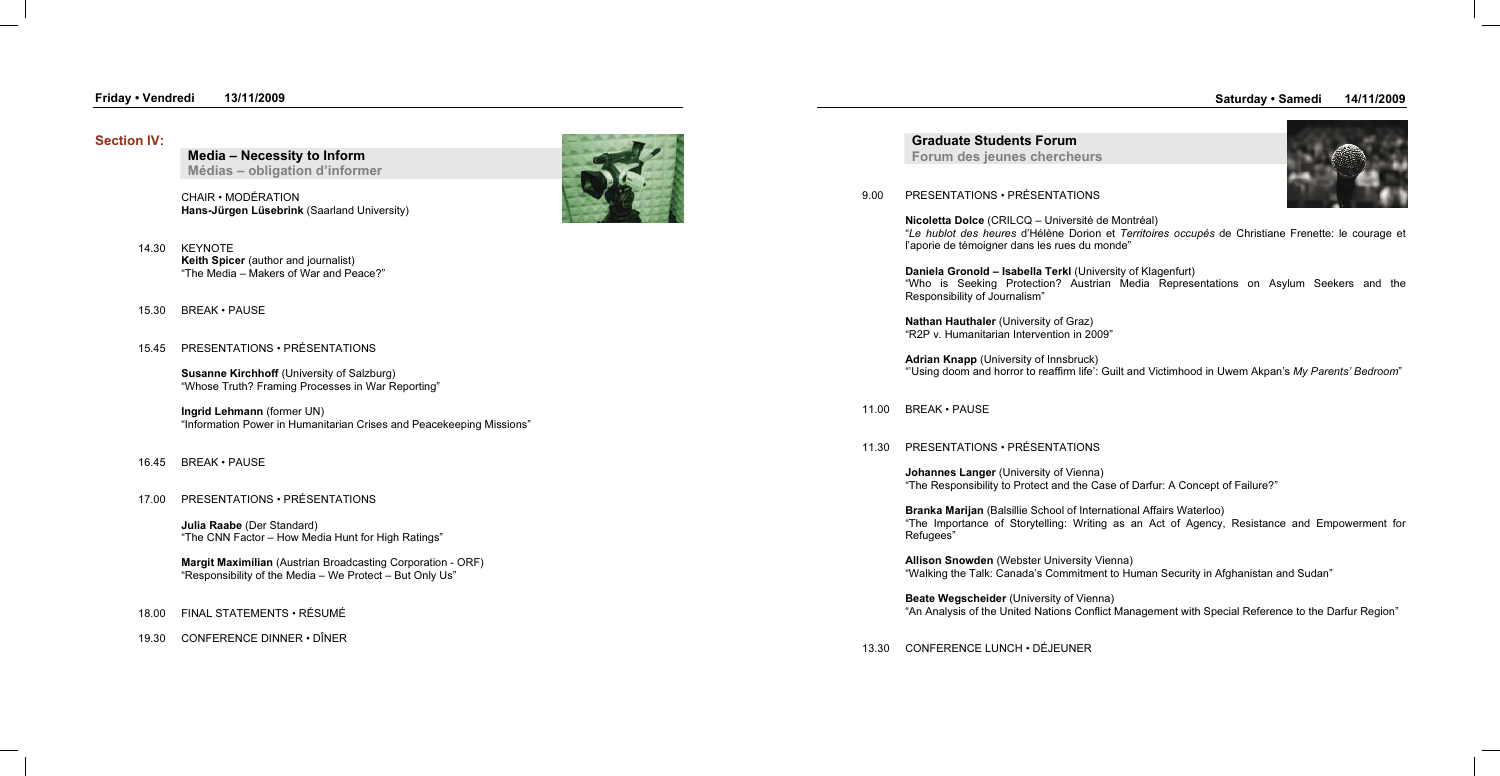| I | ۱C<br>τе |
|---|----------|
|---|----------|

|                                                                                  | $\overline{\phantom{a}}$                                                                                                                                                                                                                                                                                                                                                                                                                                                   |
|----------------------------------------------------------------------------------|----------------------------------------------------------------------------------------------------------------------------------------------------------------------------------------------------------------------------------------------------------------------------------------------------------------------------------------------------------------------------------------------------------------------------------------------------------------------------|
|                                                                                  |                                                                                                                                                                                                                                                                                                                                                                                                                                                                            |
|                                                                                  | $\overline{\phantom{a}}$                                                                                                                                                                                                                                                                                                                                                                                                                                                   |
|                                                                                  |                                                                                                                                                                                                                                                                                                                                                                                                                                                                            |
|                                                                                  |                                                                                                                                                                                                                                                                                                                                                                                                                                                                            |
|                                                                                  |                                                                                                                                                                                                                                                                                                                                                                                                                                                                            |
|                                                                                  |                                                                                                                                                                                                                                                                                                                                                                                                                                                                            |
|                                                                                  |                                                                                                                                                                                                                                                                                                                                                                                                                                                                            |
| ,我们也不会不会不会。""我们的,我们也不会不会不会不会。""我们的,我们也不会不会不会不会。""我们的,我们也不会不会不会。""我们的,我们也不会不会不会不会 | the control of the control of the control of the control of<br><u> The Communication of the Communication of the Communication of the Communication of the Communication of the Communication of the Communication of the Communication of the Communication of the Communication of the Commun</u>                                                                                                                                                                        |
|                                                                                  |                                                                                                                                                                                                                                                                                                                                                                                                                                                                            |
|                                                                                  |                                                                                                                                                                                                                                                                                                                                                                                                                                                                            |
|                                                                                  | $\frac{1}{2}$                                                                                                                                                                                                                                                                                                                                                                                                                                                              |
|                                                                                  |                                                                                                                                                                                                                                                                                                                                                                                                                                                                            |
|                                                                                  |                                                                                                                                                                                                                                                                                                                                                                                                                                                                            |
|                                                                                  | the contract of the contract of the contract of the contract of the contract of the contract of the contract of                                                                                                                                                                                                                                                                                                                                                            |
|                                                                                  |                                                                                                                                                                                                                                                                                                                                                                                                                                                                            |
|                                                                                  |                                                                                                                                                                                                                                                                                                                                                                                                                                                                            |
|                                                                                  |                                                                                                                                                                                                                                                                                                                                                                                                                                                                            |
|                                                                                  |                                                                                                                                                                                                                                                                                                                                                                                                                                                                            |
|                                                                                  |                                                                                                                                                                                                                                                                                                                                                                                                                                                                            |
|                                                                                  |                                                                                                                                                                                                                                                                                                                                                                                                                                                                            |
|                                                                                  |                                                                                                                                                                                                                                                                                                                                                                                                                                                                            |
|                                                                                  | $\frac{1}{2} \left( \frac{1}{2} \right) \left( \frac{1}{2} \right) \left( \frac{1}{2} \right) \left( \frac{1}{2} \right) \left( \frac{1}{2} \right) \left( \frac{1}{2} \right) \left( \frac{1}{2} \right) \left( \frac{1}{2} \right) \left( \frac{1}{2} \right) \left( \frac{1}{2} \right) \left( \frac{1}{2} \right) \left( \frac{1}{2} \right) \left( \frac{1}{2} \right) \left( \frac{1}{2} \right) \left( \frac{1}{2} \right) \left( \frac{1}{2} \right) \left( \frac$ |
|                                                                                  |                                                                                                                                                                                                                                                                                                                                                                                                                                                                            |
|                                                                                  |                                                                                                                                                                                                                                                                                                                                                                                                                                                                            |
| $\sim$                                                                           |                                                                                                                                                                                                                                                                                                                                                                                                                                                                            |
|                                                                                  |                                                                                                                                                                                                                                                                                                                                                                                                                                                                            |
|                                                                                  |                                                                                                                                                                                                                                                                                                                                                                                                                                                                            |
|                                                                                  | $\sim$ $\sim$                                                                                                                                                                                                                                                                                                                                                                                                                                                              |
|                                                                                  |                                                                                                                                                                                                                                                                                                                                                                                                                                                                            |
|                                                                                  |                                                                                                                                                                                                                                                                                                                                                                                                                                                                            |
|                                                                                  |                                                                                                                                                                                                                                                                                                                                                                                                                                                                            |
|                                                                                  |                                                                                                                                                                                                                                                                                                                                                                                                                                                                            |
|                                                                                  | <u> 1989 - Johann Stoff, deutscher Stoffen und der Stoffen und der Stoffen und der Stoffen und der Stoffen und der</u>                                                                                                                                                                                                                                                                                                                                                     |
|                                                                                  |                                                                                                                                                                                                                                                                                                                                                                                                                                                                            |
|                                                                                  |                                                                                                                                                                                                                                                                                                                                                                                                                                                                            |
|                                                                                  |                                                                                                                                                                                                                                                                                                                                                                                                                                                                            |
|                                                                                  |                                                                                                                                                                                                                                                                                                                                                                                                                                                                            |
|                                                                                  |                                                                                                                                                                                                                                                                                                                                                                                                                                                                            |
|                                                                                  | $\overline{\phantom{a}}$                                                                                                                                                                                                                                                                                                                                                                                                                                                   |
|                                                                                  |                                                                                                                                                                                                                                                                                                                                                                                                                                                                            |
|                                                                                  |                                                                                                                                                                                                                                                                                                                                                                                                                                                                            |
|                                                                                  |                                                                                                                                                                                                                                                                                                                                                                                                                                                                            |
|                                                                                  |                                                                                                                                                                                                                                                                                                                                                                                                                                                                            |
|                                                                                  |                                                                                                                                                                                                                                                                                                                                                                                                                                                                            |

| Notes | <b>Notes</b> |
|-------|--------------|
|       |              |